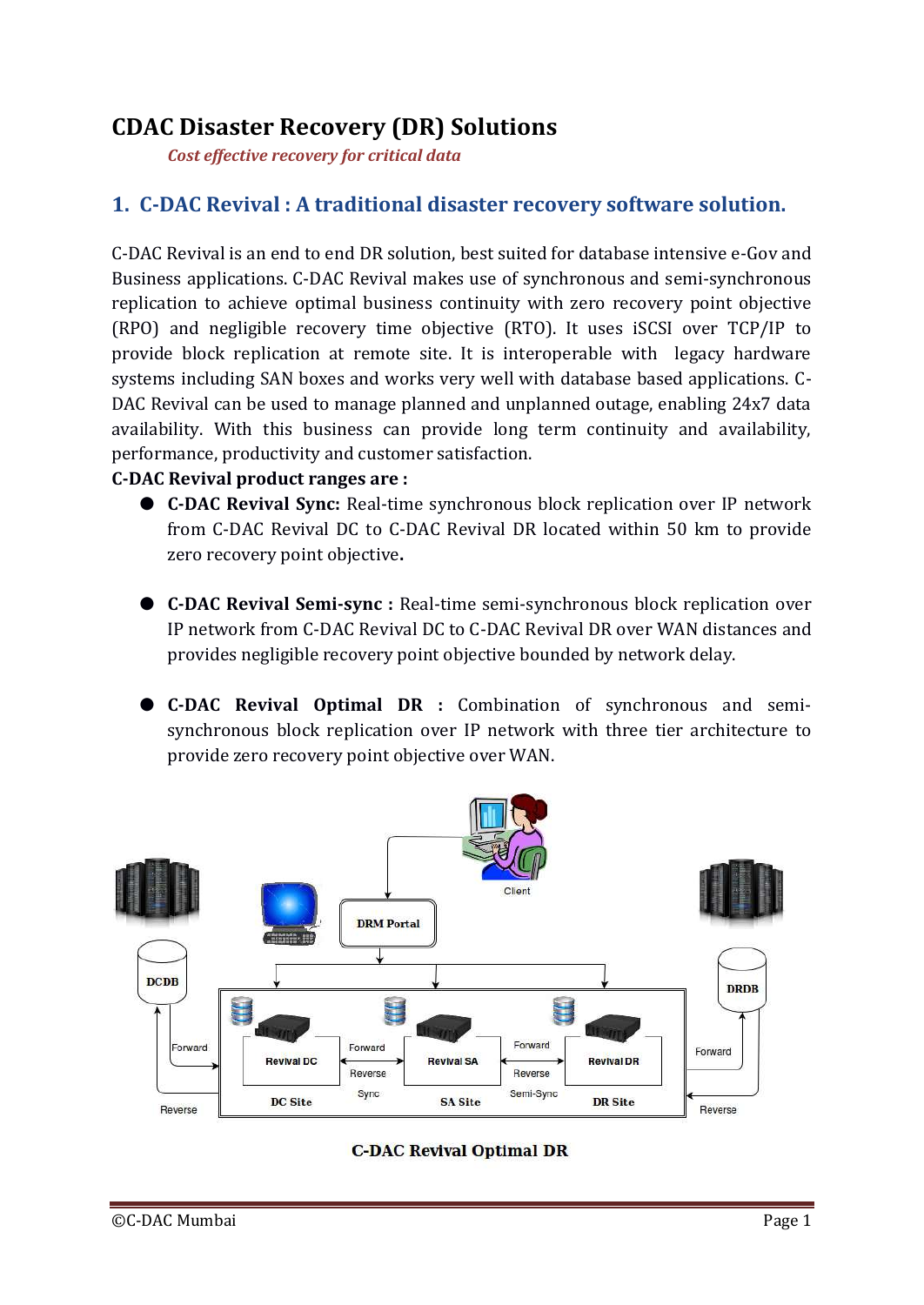## **C-DAC Revival Product Details**

|                                         | <b>C-DAC Revival</b><br><b>Sync</b>                                                       | <b>C-DAC Revival Semi-</b><br><b>Sync</b>                                              | <b>C-DAC Revival</b><br><b>Optimal-DR</b>                                                               |
|-----------------------------------------|-------------------------------------------------------------------------------------------|----------------------------------------------------------------------------------------|---------------------------------------------------------------------------------------------------------|
| Replication<br>Type                     | Synchronous                                                                               | Semi-Synchronous                                                                       | Combination of<br>synchronous and<br>Semi-Synchronous<br>with re-compression<br>technique               |
| Replication<br>support                  | Two way (Forward<br>and Reverse)                                                          | Two way (Forward and<br>Reverse)                                                       | Two way (Forward<br>and Reverse)                                                                        |
| Architecture<br><b>Type</b>             | 2 site with two<br>Revival agents at<br>respective site<br>(Revival DC and<br>Revival DR) | 2 site with two Revival<br>agents at respective<br>site (Revival DC and<br>Revival DR) | 3 site with three<br>Revival agents at<br>respective site<br>(Revival DC, Revival<br>SA and Revival DR) |
| Maximum<br>recommended<br>distance      | 50 Kilometers                                                                             | Unlimited                                                                              | Unlimited                                                                                               |
| <b>RPO</b>                              | Zero                                                                                      | Negligible (Depends<br>upon network latency<br>and data rate)                          | Zero                                                                                                    |
| <b>RTO</b>                              | Negligible:<br>Bounded by<br>network latency                                              | Negligible: Bounded by<br>network latency                                              | Negligible: Bounded<br>by network latency                                                               |
| Failover                                | <b>Fully Automated</b><br>using CDAC DRM                                                  | <b>Fully Automated</b><br>using CDAC DRM                                               | <b>Fully Automated</b><br>using CDAC DRM                                                                |
| Failback                                | <b>Fully Automated</b><br>using CDAC DRM                                                  | <b>Fully Automated</b><br>using CDAC DRM                                               | <b>Fully Automated</b><br>using CDAC DRM                                                                |
| Data<br>consistency at<br>remote site   | Maintains data<br>consistency at both<br>sites                                            | Data consistency<br>depends on network<br>latency and data rate                        | Maintains data<br>consistency at all<br>sites                                                           |
| <b>WAN</b><br>optimization              | N/A                                                                                       | Data compression /<br>recompression<br>technique is used                               | Data compression /<br>recompression<br>technique is used                                                |
| Application<br>/database<br>interaction | Using iSCSI device<br>drivers                                                             | Using iSCSI device<br>drivers                                                          | Using iSCSI device<br>drivers                                                                           |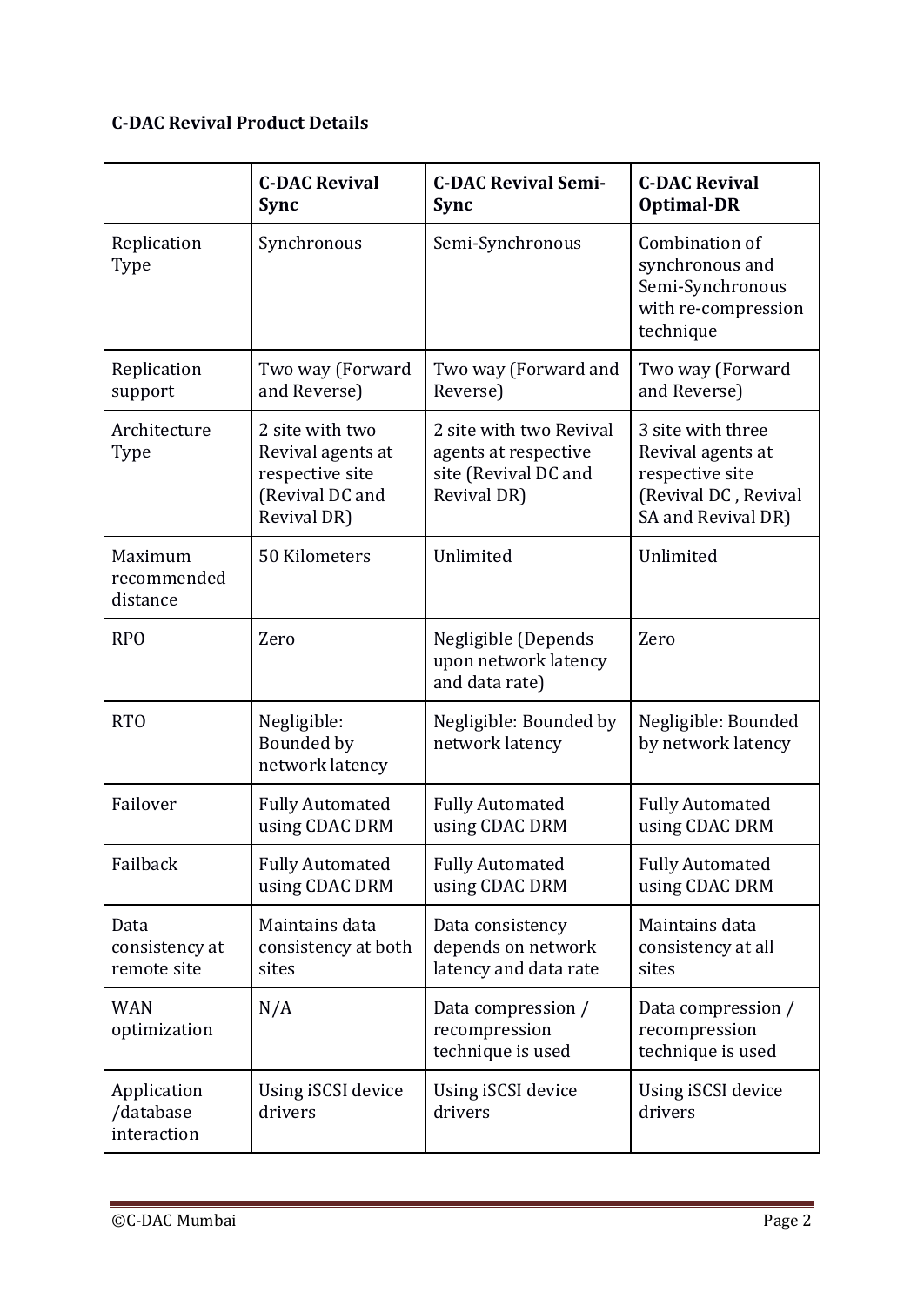## **2. C-DAC Revival as a Service over cloud: Cost effective service oriented DR software solution**

Revival as a service over cloud is a three tier architecture with Revival DR agent designed to support multiple tenants in a service oriented approach. It is a SaaS solution interoperable with various cloud architectures like VMware, Microsoft, Openstack, Eucalyptus etc. Similar to Revival, Revival as a Service is also based on TCP/iSCSI protocol for block data replication at remote site and is best suitable for database based applications.



**C-DAC Revival as a Service over Cloud** 

## **3. C-DAC DRM : Software web solution for DR management and monitoring**

C-DAC DRM is a centralized DR management and monitoring web application designed to manage DR related activities. Various DR drill activities such as Normal copy , reverse normal copy, switchover, switchback, failover ,failback are fully automated through DRM. One can monitor entire DR setup of various DR deployments through DRM, which reduces manual intervention often prone to human errors and helps in effortless monitoring of entire DR setup. DRM provides report generation of the activities carried out and alert/notification for critical events via sms and email.

## **C-DAC DR Solution technical details:**

- C-DAC DR solution uses a patented (filed), award winning and indigenously developed replication technology.
- Supports Disaster Recovery for widely used databases such as Oracle, PostgreSQL, MSSQL and MySQL.
- Supports both forward (from Primary site to secondary site) and reverse(from secondary site to primary site) replication.